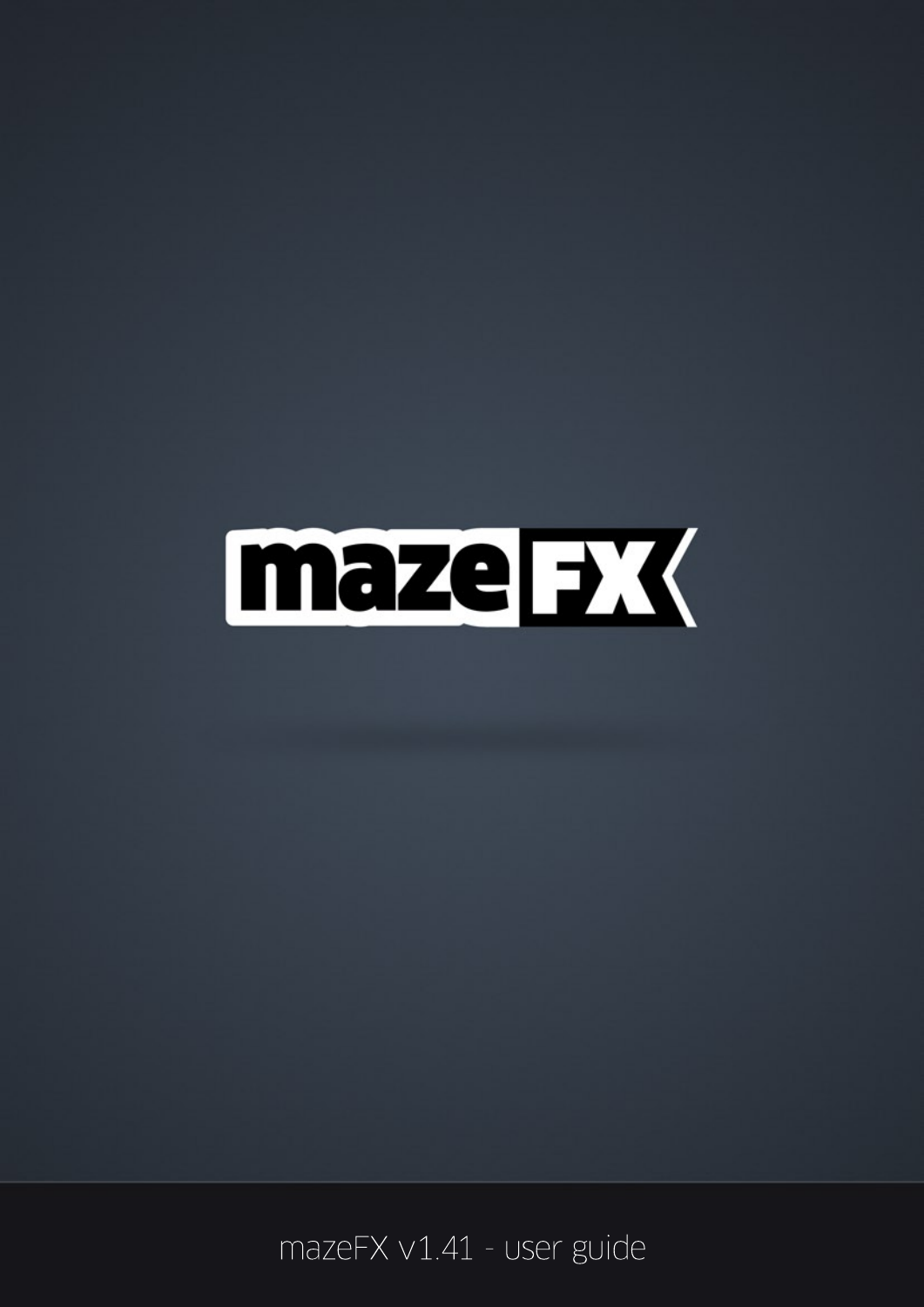

**mazeFX** is a script for Adobe After Effects, specifically designed to create graphical mazes (labyrinths). With every press of the create button, a new randomly generated maze is created. mazeFX also generates a unique solution for the maze and also creates the appropriate effect controls, to take full control of the appearance of the maze. Finally, it has the ability to use masks and put all of the needed parts in one shape layer or create separate shape layers for each part of the maze.

### installation

**mazeFX** can be run as a dockable panel or as a window.

To install and run as a dockable panel (will be visible in the "Window" menu):

**1.** Copy the file **mazeFX.jsxbin** into the folder:

"..Support Files/Scripts/Script UI Panels" (on Windows)

or "..Scripts/Script UI Panels" (on MacOS) of your After Effects installation.

**2.** Restart After Effects

To install and run as a window (will be visible in the File -> Scripts Menu):

**1.** Copy the file **mazeFX.jsxbin** into the folder:

"..Support Files/Scripts/" (on Windows)

or "..Scripts/" (on OS X) of your After Effects installation.

**2.** Restart After Effects

### page 2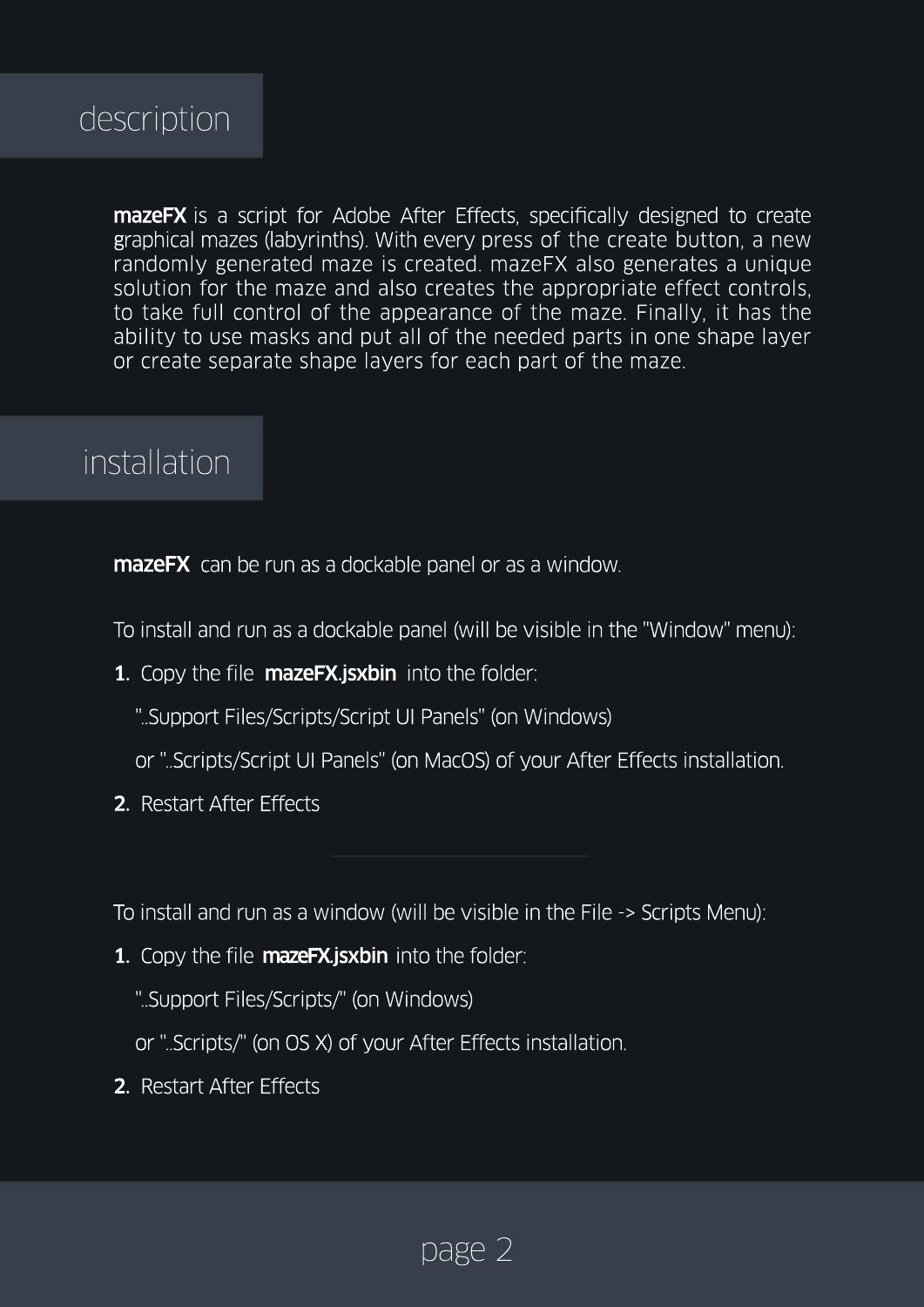## interface 1/2

The script can be run as a dockable panel (will be visible and run from the "Window" menu of After Effects) or in "window mode" (visible and run from the File -> Scripts menu). The mode depends on which folder you install the script in (see instructions on page 2)

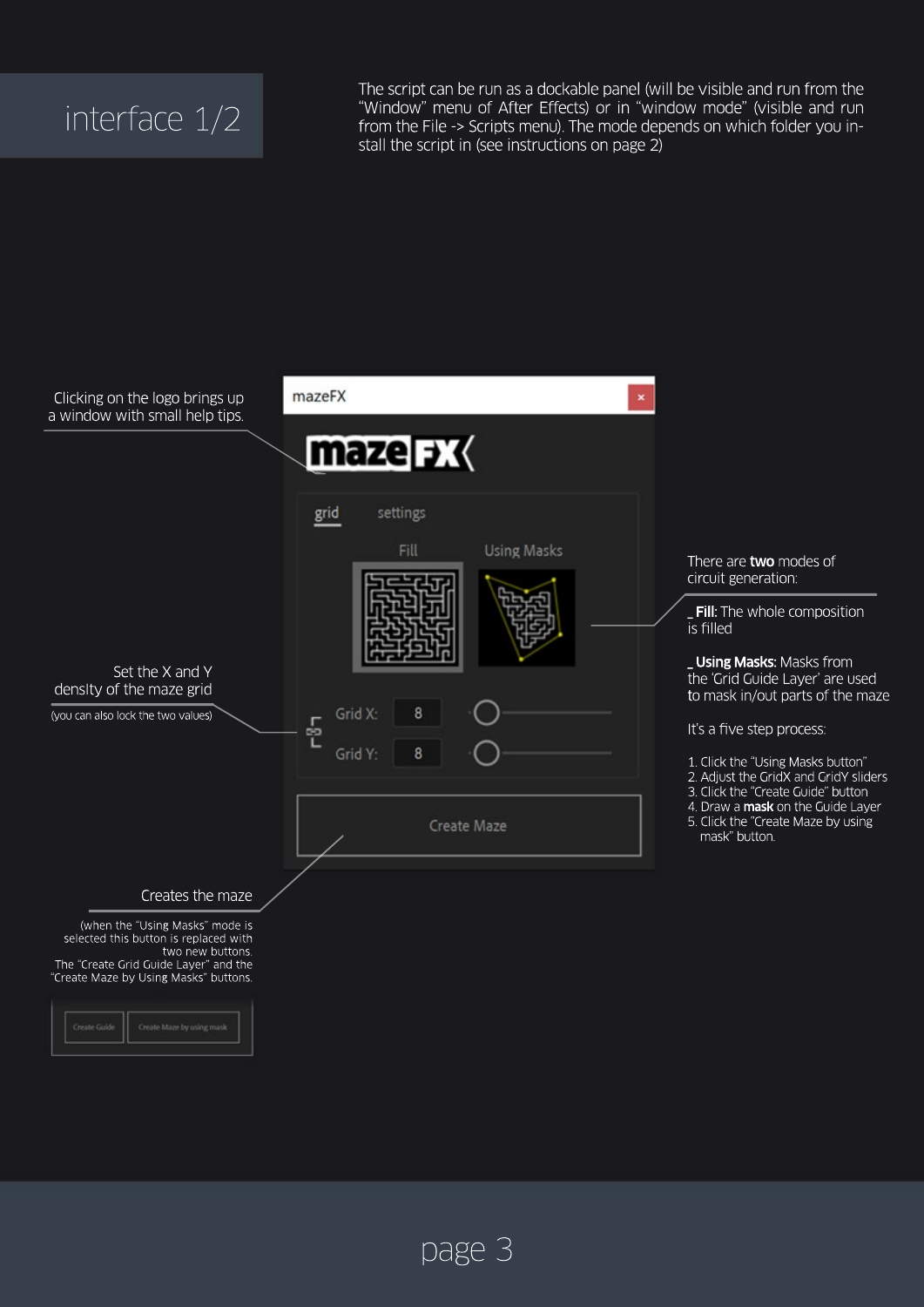# interface 2/2

|                                                                                                                                                                                                                                                                             | mazeFX                                                                                                                                                                         |                           |                                                                                                                                           |
|-----------------------------------------------------------------------------------------------------------------------------------------------------------------------------------------------------------------------------------------------------------------------------|--------------------------------------------------------------------------------------------------------------------------------------------------------------------------------|---------------------------|-------------------------------------------------------------------------------------------------------------------------------------------|
| The wall at the start & end of<br>the solution is kept closed<br>By default every part of<br>the maze is created in<br>a single shape layer<br>By checking this checkbox<br>every part of the maze is<br>put on a different shape layer<br>A null layer is created, that is | maze FX<br>grid<br>settings<br>Keep start/end walls closed?<br>Put maze parts on separate layers<br>Create a null that follows the path<br>Create filled boxes, on empty parts |                           |                                                                                                                                           |
| attached at the tip of the<br>solution path and follows its<br>position (CC2018 and above)                                                                                                                                                                                  | Solution start:                                                                                                                                                                | Top (left)                | The start & end points of the<br>solution path can be set to 13<br>predefined positions.                                                  |
| When using the "Using Masks"<br>mode, every cell of the grid<br>that is masked out, will<br>generate a color-filled box                                                                                                                                                     | Solution end:<br>Mask precision:                                                                                                                                               | Bottom (right)<br>high    | When using a layer mask to<br>mask in/out parts of the grid,<br>mazeFX needs to make more<br>precise calculations for bezier<br>vertices. |
|                                                                                                                                                                                                                                                                             | Create Guide                                                                                                                                                                   | Create Maze by using mask | If you're using masks with a<br>lot of bezier vertices then set<br>this to 'high'.                                                        |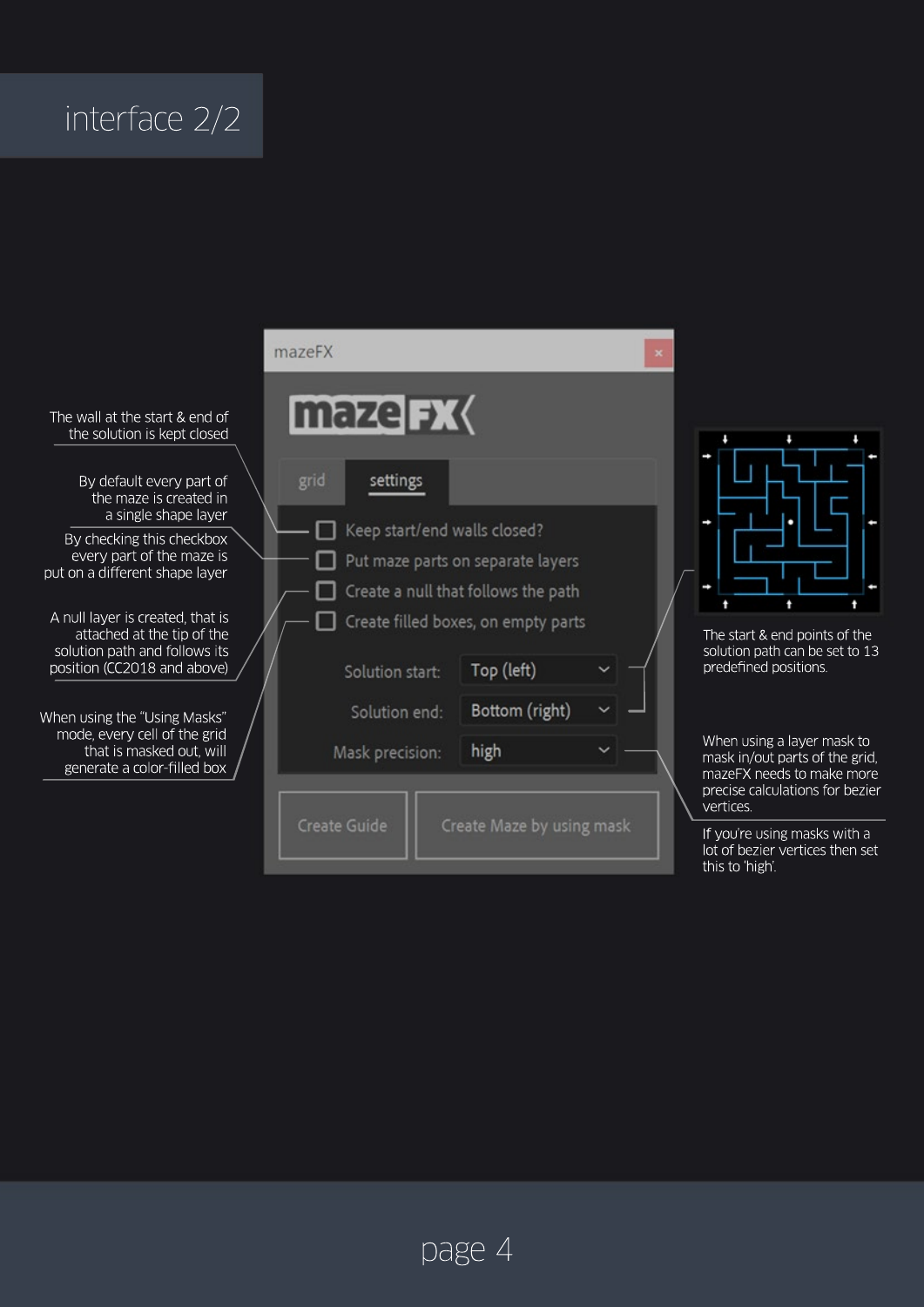## interface for CS6 only

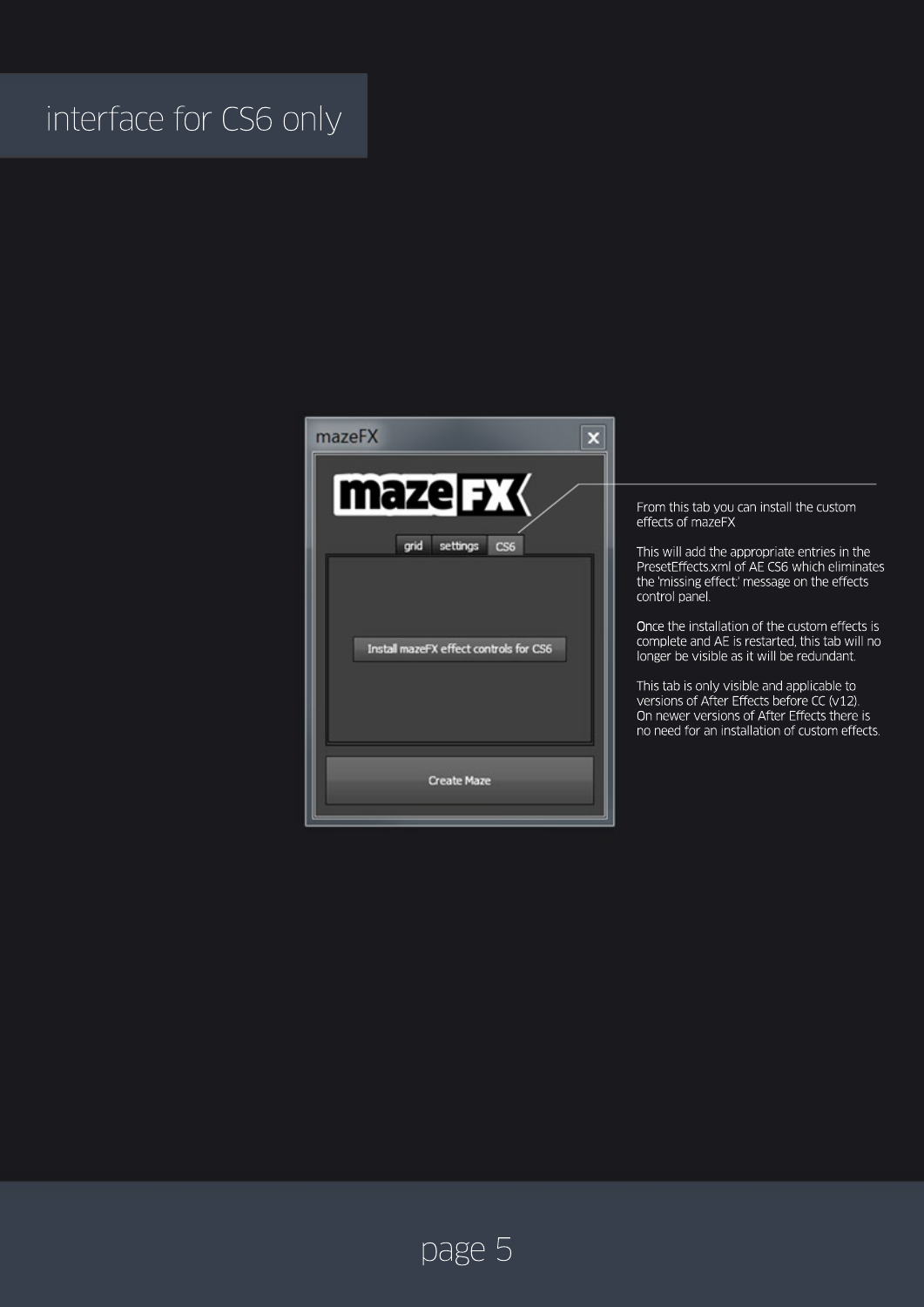examples





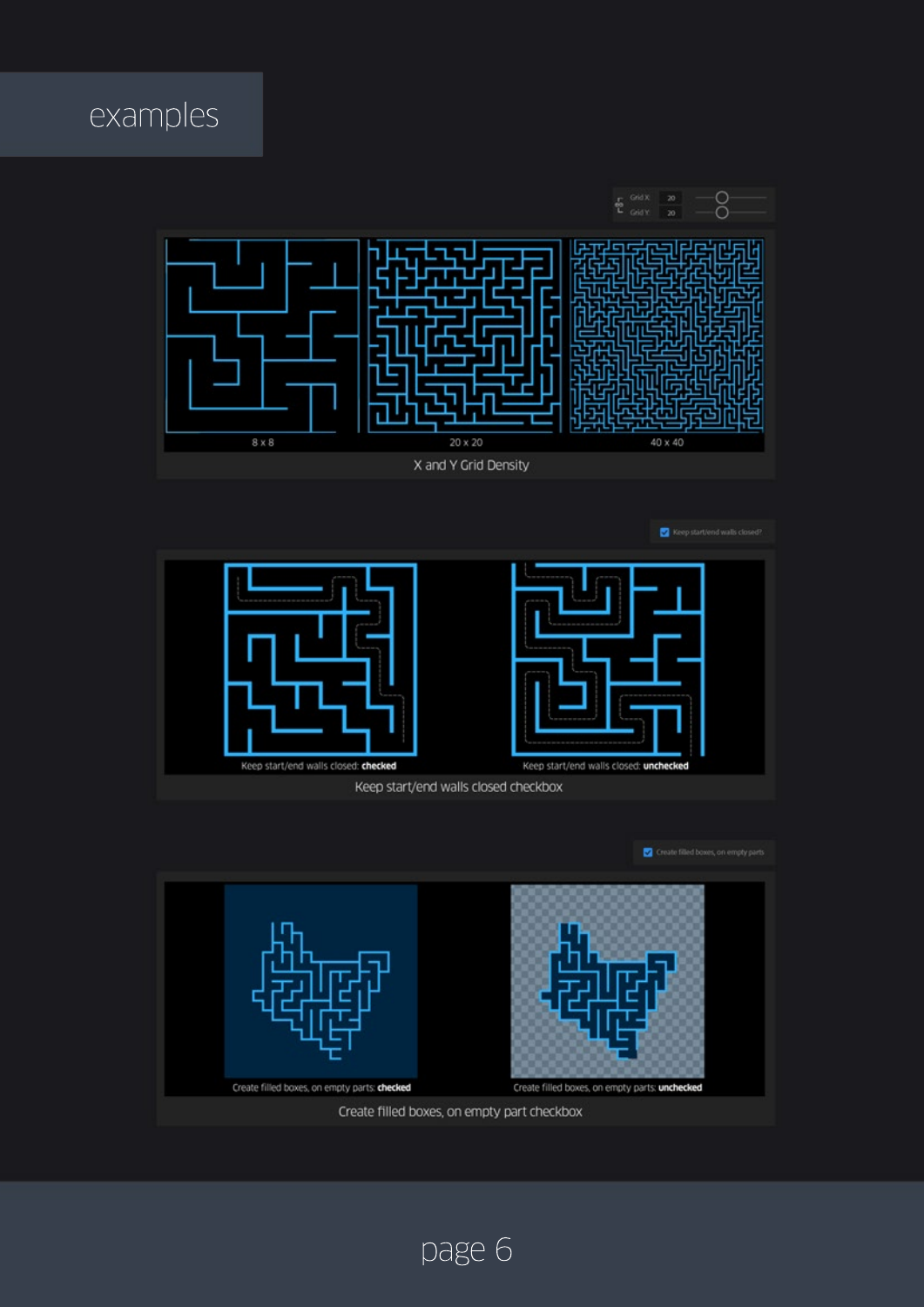## best practices

When utilizing the "Using Masks" mode, you can use any combination of masks in the ADD or SUBTRACK mode to generate a maze in any shape.



Masks that split the grid in two or more non-continuous parts, don't work with mazeFX.



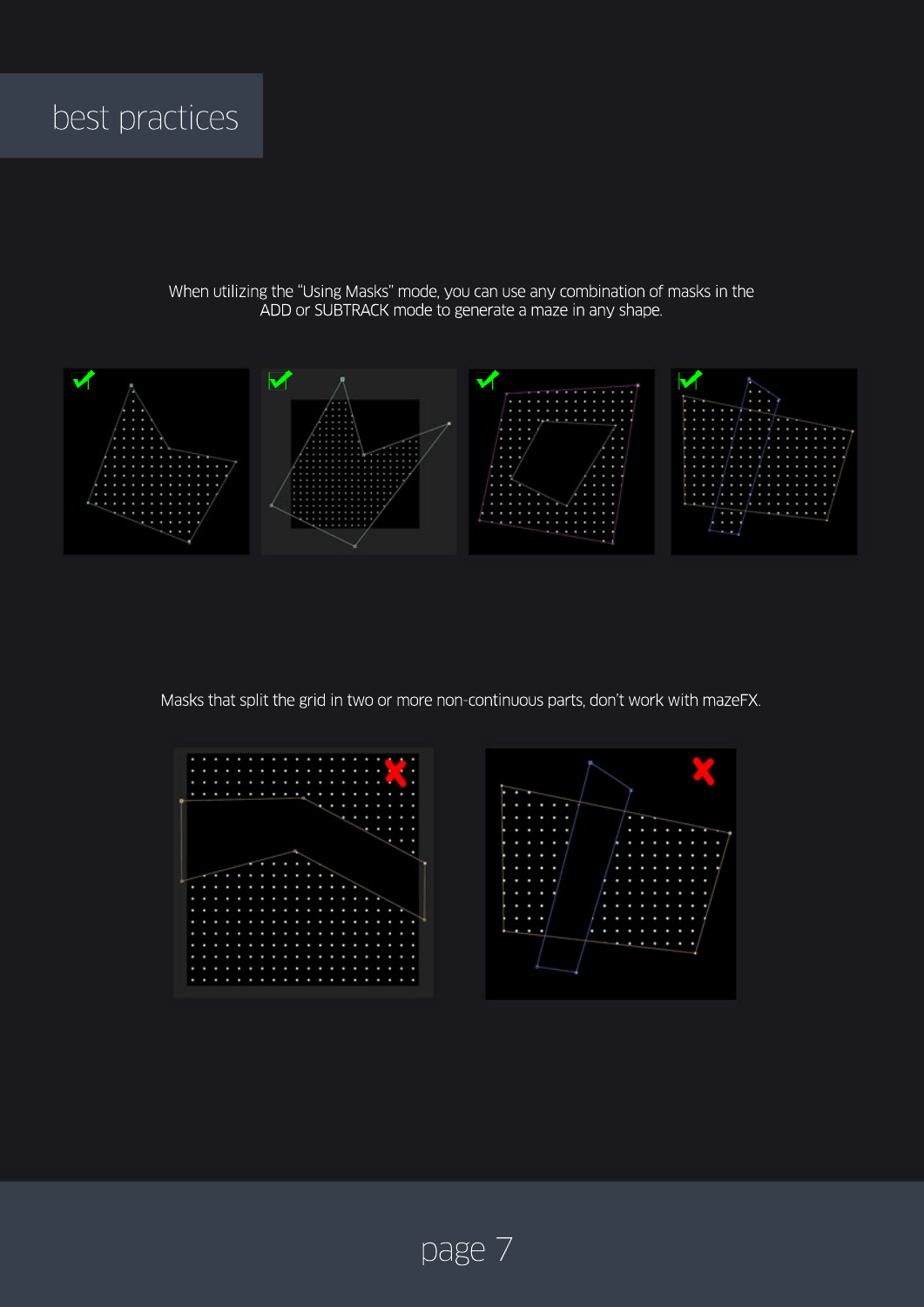## effect controls

Once the maze has been created, you will find a number of the following effect controls in the effect panel of the shape layer of mazeFX.

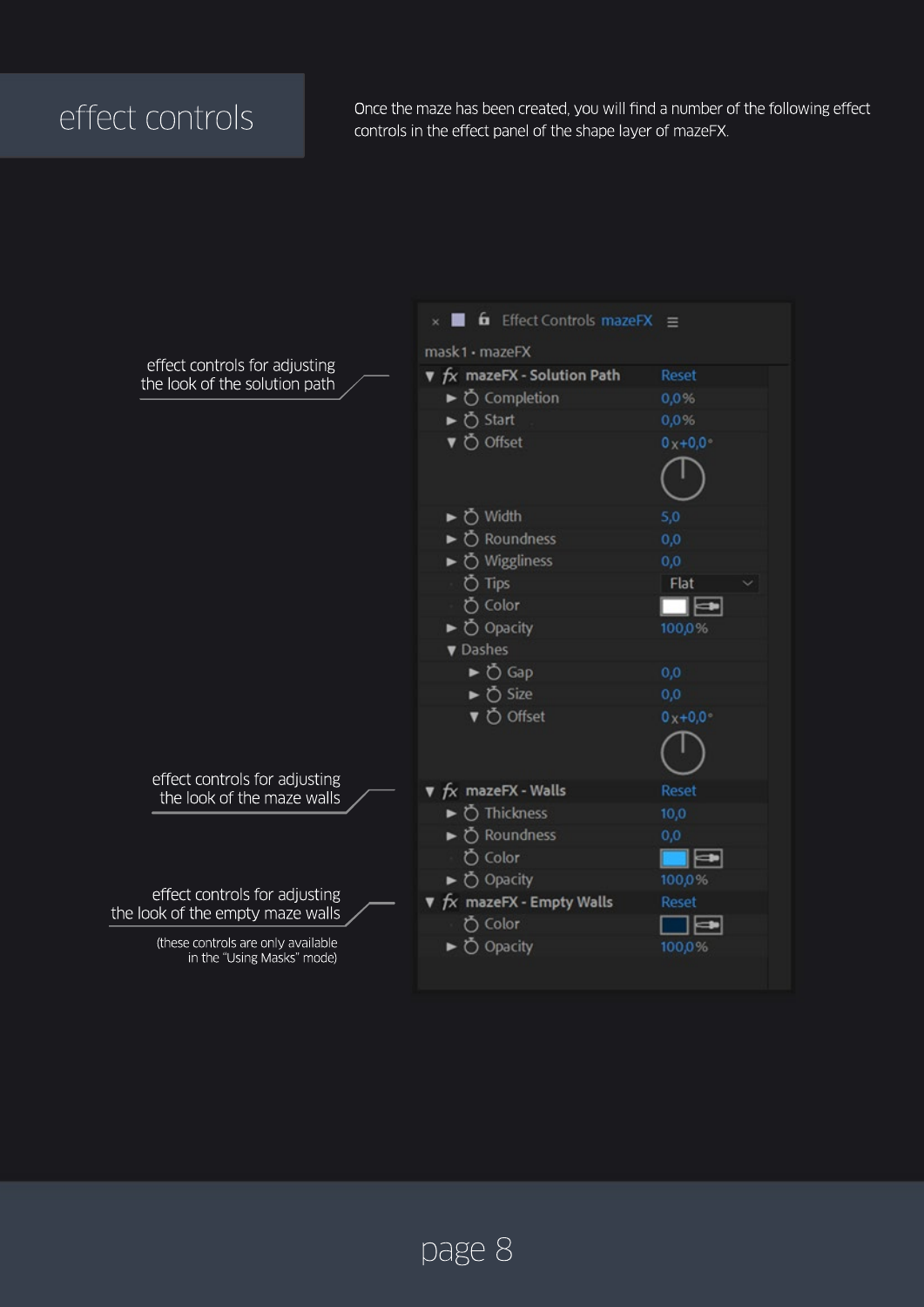

The script is compatible and has been successfully tested on:

- After Effects CS6
- After Effects CC
- After Effects CC 2014
- After Effects CC 2015
- After Effects CC 2015.3
- After Effects CC 2017
- After Effects CC 2018
- After Effects CC 2019
- After Effects 2020
- After Effects 2021

on both Windows and macOs (+catalina) platforms.

## trial limitations

You can test mazeFX free for 7 days. In trial mode the Grid X and Y values go only up to 15.

page 9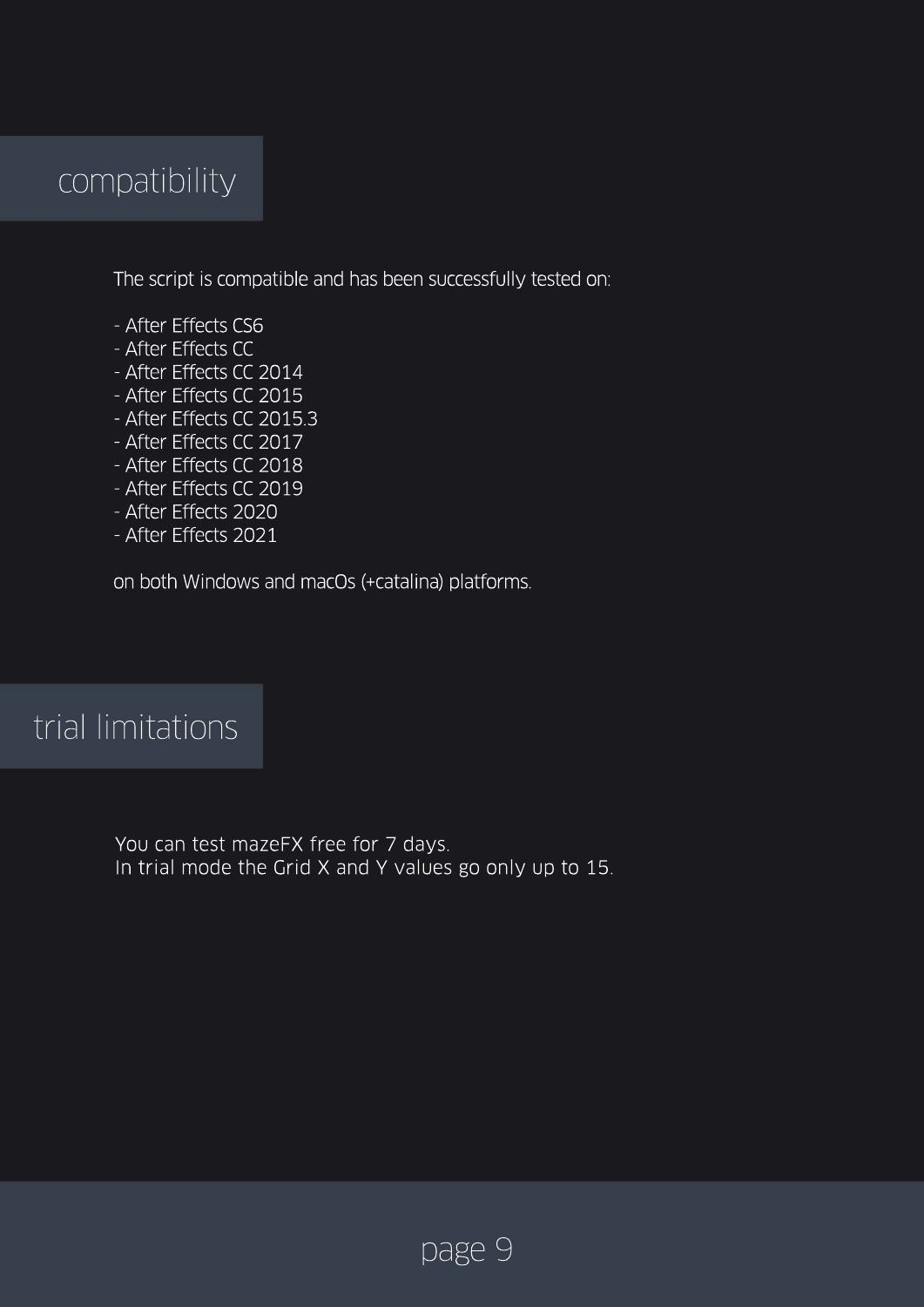

#### 1.41 April 27, 2021

- fixed: a bug that was preventing non-square mazes to be properly generated

#### 1.40 April 15, 2021

- **optimized:** vastly improved the speed and efficiency of the maze generation algorithm. mazeFX now produces over 60% less vertices and path shapes!
- **optimized:** updated the licensing framework

#### 1.32 July 8, 2020

- fixed: some glitches appearing while 3D extruding the solution path
- fixed: a licensing issue on some Korean Windows systems

#### 1.30 April 24, 2020

- added: the start & end points can now be set to 13 predefined positions -> Top (right), Top (middle), Top (left), Right (top), Right (middle), Right (bottom), Bottom (left), Bottom (middle), Bottom (right), Left (top), Left (middle), Left (bottom) and Center.
- added: more efficient (faster) maze generation code
- added: expression errors are supressed, when the mazeFX controls are removed from the shape layer

#### 1.20 November 18, 2019

- added: support for After Effects CC2020
- added: support for MacOS Catalina
- **optimized:** redesigned progress bar that is more accurate, more informative, and works both in window and in dockable panel mode.

#### 1.11 August 14, 2019

- fixed: the "missing effect" message appearing on some After Effects CS6 installations

#### 1.1 April 15, 2019

- **added:** support for bezier masks. mazeFX can use masks with bezier vertices
- added: mazeFX can now generate a null layer that is attached at the tip of the solution path and follows its position (CC2018 and above only)

page 10

#### 1.0 February 15, 2018